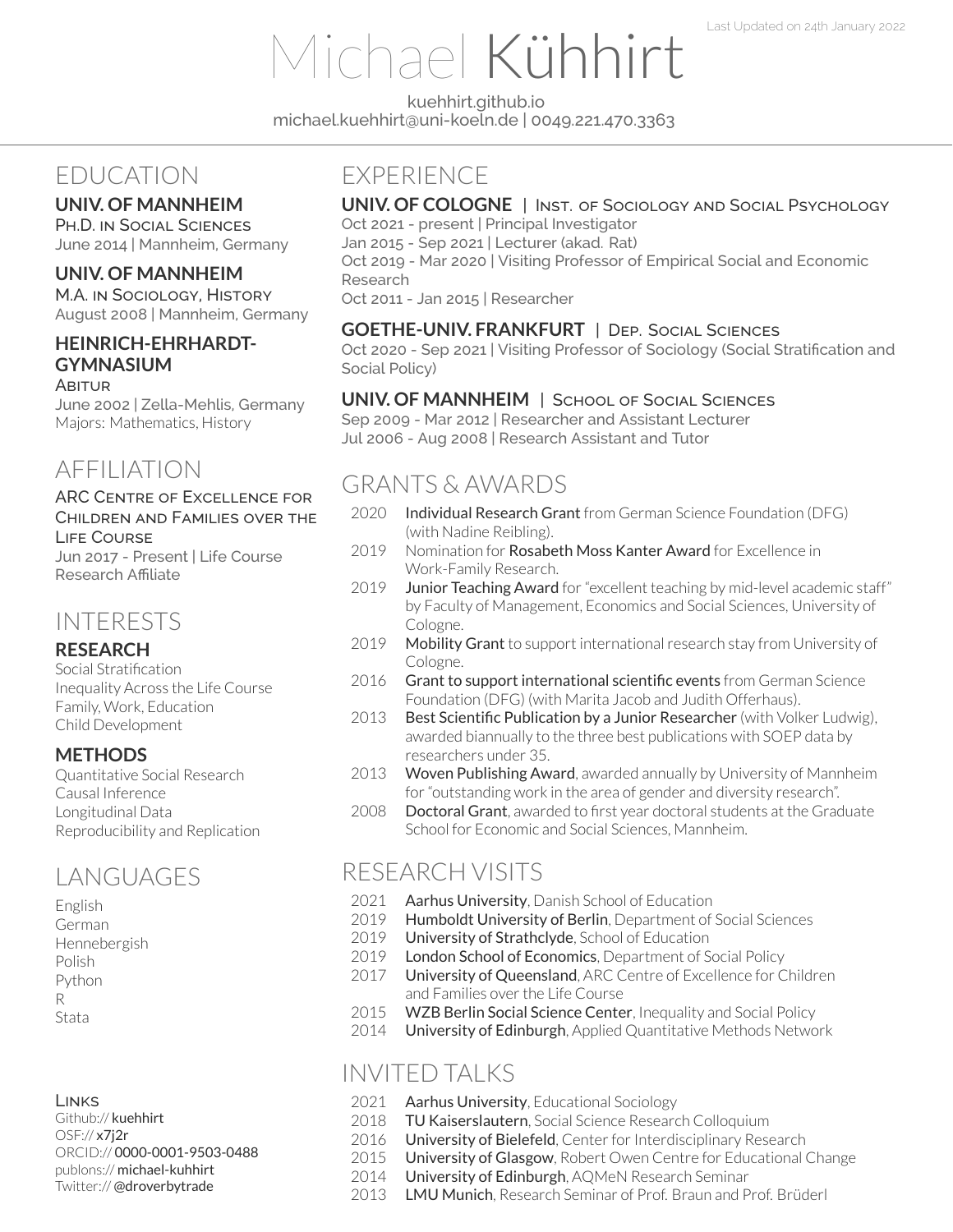# PUBLICATIONS

## **DISSERTATION**

• Kühhirt, Michael (2014): The Motherhood Penalty in West Germany: Longitudinal Analyses of the Effect of Childbirth on Women's *Time Allocation, Employment Exits, and Hourly Wages.* University of Mannheim.

#### PEER-REVIEWED JOURNAL ARTICLES

- Demirer, Ibrahim, Kühhirt, Michael, Karbach, Ute & Pfaff, Holger (2022): Does Positive Affect Mediate the Association of Multimorbidity on Depressive Symptoms? *Aging & Mental Health* 61 (1): 65–76. DOI: [10.1080/13607863.2020.1870209](https://doi.org/10.1080/13607863.2020.1870209)
- Jacob, Marita & Kühhirt, Michael (2021): Mothers' Employment and Child Behaviour: New Evidence for Scotland. *Longitudinal and Life Course Studies* 12 (4): 551–571. DOI: [10.1332/175795920X16057278409033](https://doi.org/10.1332/175795920X16057278409033) | [Replication Files](https://osf.io/4jg6e/)
- Klein, Markus & Kühhirt, Michael (2021): Direct and Indirect Effects of Grandparents' Education on Grandchildren's Cognitive Development: The Role of Parental Cognitive Ability. *Sociological Science* 8: 265-284. DOI: [10.15195/v8.a13](http://dx.doi.org/10.15195/v8.a13) | [Replication Files](https://osf.io/fgv8x/)
- Kühhirt, Michael (2020): Maternal Employment Dynamics and Childhood Overweight: Evidence from Germany. *Journal of Family Research* 32 (2): 307–329. DOI: [10.20377/jfr-366](https://doi.org/10.20377/jfr-366) | [Replication Files](https://osf.io/a4qrg/)
- Ebner, Christian, Kühhirt, Michael & Lersch, Philipp (2020): Cohort Changes in the Level and Dispersion of Gender Ideology After German Reunification: Results from a Natural Experiment. *European Sociological Review* 36 (5): 814-828. DOI: [10.1093/esr/jcaa015](https://academic.oup.com/esr/advance-article/doi/10.1093/esr/jcaa015/5825421?guestAccessKey=753b0df7-7880-4abb-bd5a-23a60b76a910) | [Replication Files](https://doi.org/10.17605/OSF.IO/836VM)
- Kühhirt, Michael & Klein, Markus (2020): Parental Education, Television Exposure, and Children's Early Cognitive, Language and Behavioral Development. *Social Science Research* 86: 102391. DOI: [10.1016/j.ssresearch.2019.102391](https://doi.org/10.1016/j.ssresearch.2019.102391) | [Preprint](https://www.lifecoursecentre.org.au/wp-content/uploads/2018/06/2018-06-LCC-Working-Paper-Kuhhirt-Klein.pdf) | [Replication Files](https://osf.io/4v3dg/)
- Jacob, Marita, Kühhirt, Michael & Rodrigues, Margarida (2019): Labour Market Returns to Graduates' International Experience: Exploring Cross-Country Variation in Europe. *European Sociological Review* 35 (4): 491–505. DOI: [10.1093/esr/jcz022](https://academic.oup.com/esr/advance-article/doi/10.1093/esr/jcz022/5491504?guestAccessKey=0ca76bf9-84f2-466f-9259-7f83bf91ffea) | [Replication Files](https://osf.io/qhzjg/)
- Klein, Markus, Barg, Katherin & Kühhirt, Michael (2019): Inequality of Educational Opportunity in East and West Germany: Convergence or Continued Differences? *Sociological Science* 6 (1): 1–26. DOI: [10.15195/v6.a1](https://doi.org/10.15195/v6.a1) | [Preprint](https://doi.org/10.31235/osf.io/3e9ud) | [Replication Files](https://osf.io/ntgd6/)
- Kühhirt, Michael & Klein, Markus (2018): Early Maternal Employment and Children's Vocabulary and Inductive Reasoning Ability: A Dynamic Approach. *Child Development* 82 (2): e91–e106. DOI: [10.1111/cdev.12796](https://doi.org/10.1111/cdev.12796) | [Preprint](https://osf.io/preprints/socarxiv/brscf) | [Replication Files](https://osf.io/m8trg/) | [The Guardian](https://www.theguardian.com/commentisfree/2018/jul/23/working-mothers-women-in-work-children) *⋆ Nominated for Rosabeth Moss Kanter Award for Excellence in [Work-Family](https://www.purdue.edu/hhs/hdfs/cff/initiatives/kanteraward/nominations/2019kanter/) Research 2019*
- Biegert, Thomas & Kühhirt, Michael (2018): Taking Lemons for a Trial Run: Does Type of Job Exit Affect the Risk of Entering Fixed-Term Employment in Germany? *European Sociological Review* 34 (2): 184–197. DOI: [10.1093/esr/jcy003](https://doi.org/10.1093/esr/jcy003) | [Preprint](https://doi.org/10.31235/osf.io/zuwat) | [Replication Files](https://osf.io/nh5u4/) | [Böckler Impuls](https://www.boeckler.de/114066_114078.htm)
- Jacob, Marita, Kleinert, Corinna & Kühhirt, Michael (2013): Trends in Gender Disparities at the Transition from School to Work: Labour Market Entries of Young Men and Women between 1984 and 2005 in West Germany. *Journal of Vocational Education and Training* 65 (1): 48–65. DOI: [10.1080/13636820.2012.738427](https://doi.org/10.1080/13636820.2012.738427) | [Preprint](http://www.mzes.uni-mannheim.de/publications/wp/wp-127.pdf)
- Kühhirt, Michael (2012): Childbirth and the Long-Term Division of Labour within Couples: How do Substitution, Bargaining Power, and Norms affect Parents' Time Allocation in West Germany? *European Sociological Review* 28 (5): 565–582. DOI: [10.1093/esr/jcr026](https://doi.org/10.1093/esr/jcr026)

*⋆ Woven Publishing Award for [outstanding](https://www.uni-mannheim.de/gleichstellung/finanzierung/preise/#c140406) work in the area of gender and diversity research 2013*

• Kühhirt, Michael & Ludwig, Volker (2012): Domestic Work and the Wage Penalty for Motherhood in West Germany. *Journal of Marriage and Family* 74 (1): 186–200. DOI: [10.1111/j.1741-3737.2011.00886.x](https://doi.org/10.1111/j.1741-3737.2011.00886.x) *⋆ SOEP Best Scientific [Publication](https://www.diw.de/sixcms/detail.php?id=diw_01.c.428179.de) by a Junior Researcher 2013*